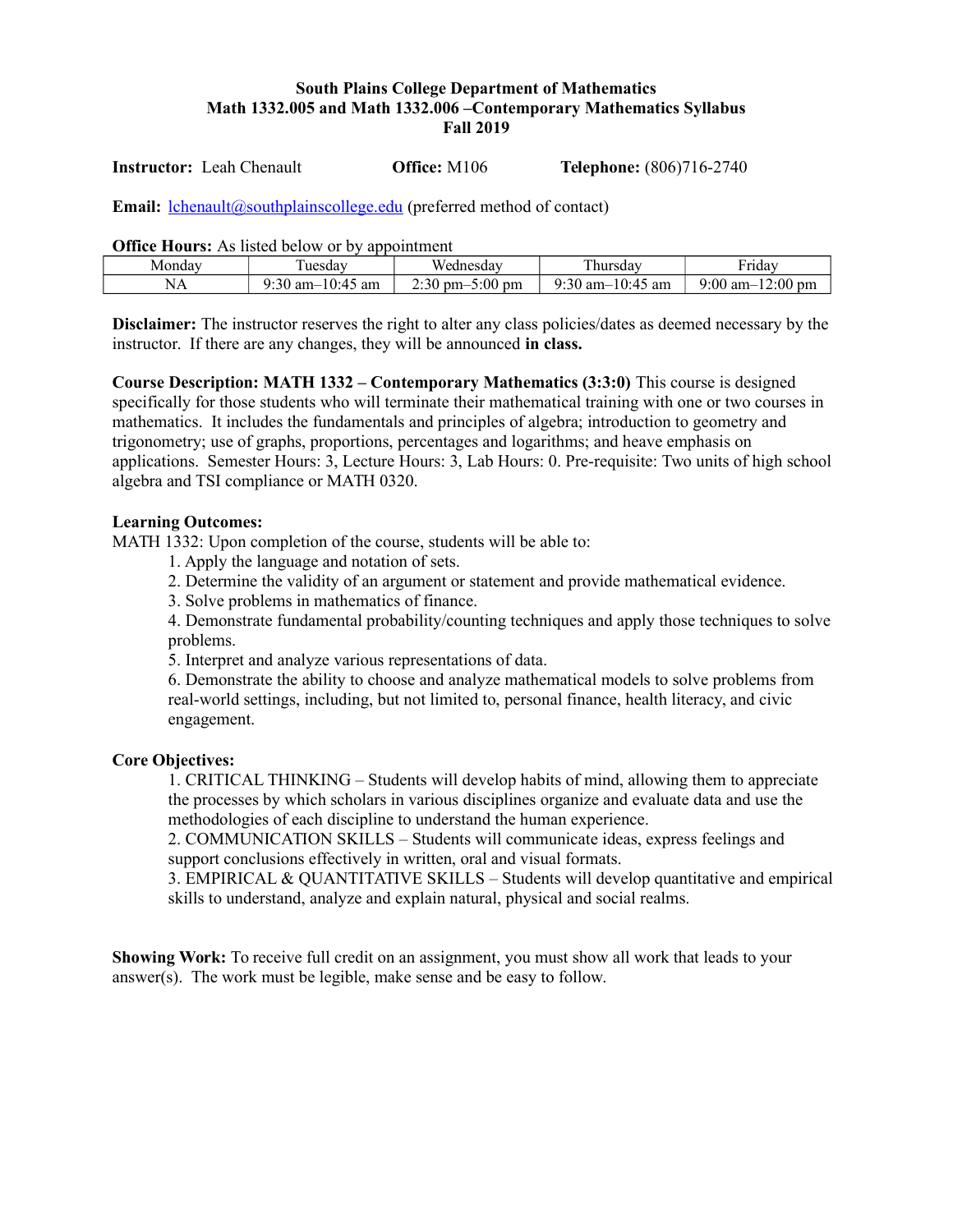## **Course Supplies:**

- Required: Scientific Calculator (with log and ln). Suggested TI-30XIIS. They are inexpensive and user friendly. Graphing calculators are not allowed. There may be some assignments where you are not allowed to use any calculator.
- Required: Large 3-ring binder, dividers, notebook paper, graph paper (available to print on blackboard), hole punch, pencils, and erasers.
- Printed Notes: A blank copy of the notes will be posted on Blackboard and you will be expected to print them and have them in class. You are expected to fill them out during class. If you miss class for any reason, you will need to get a copy of someone else's filled out notes. Your completed notes will be a requirement in the binder check.
- Required Textbook: *Mathematical Ideas*, Miller, Heeren, Hornsby and Heeren, 2020, 14<sup>th</sup> Edition, Pearson Education. You can purchase either a hard copy or a digital version of the textbook. There may be a 14 day trial for the digital version. Once you use the code, you cannot get a refund.
- Warning: Do not expect your instructor to have supplies for you to borrow.

### **Homework:**

- Homework will be assigned at each class. Work the problems early enough to seek help if needed.
- Homework is due at the beginning of the next class. Late homework will not be accepted. Absence  $= 0$ . Homework will be graded in two ways:
	- **1.** Completion (50% of HW grade)
	- **2.** I will spot check 3-5 questions (50% of HW grade)
- On all assignments, you are expected to write your full name at the top, give the assignment a title (page number etc) and clearly number the questions.
- To receive full credit on homework problems that are graded, you must show work that is legible and it must make sense.

### **Binder:**

- At the end of the semester, the lowest 4 grades (homework/binder) will be dropped.
- All students will keep a binder which will be used as a reference and study guide.
- The binder will be graded randomly by the instructor during the semester.

### **Binder organization**:

- Section 1: Syllabus
- Section 2: Unit 1: By section Notes and Assignment. At the end of the unit you will have a review and an Exam.
- Section 3: Unit 2
- Section 4: Unit 3
- Section 5: Post Unit 3 material and Comprehensive Review These pages will be kept in chronological order.

Note: Being absent does not excuse you from notes or homework. Everything is available on Blackboard and should be printed and completed even if you are not in class.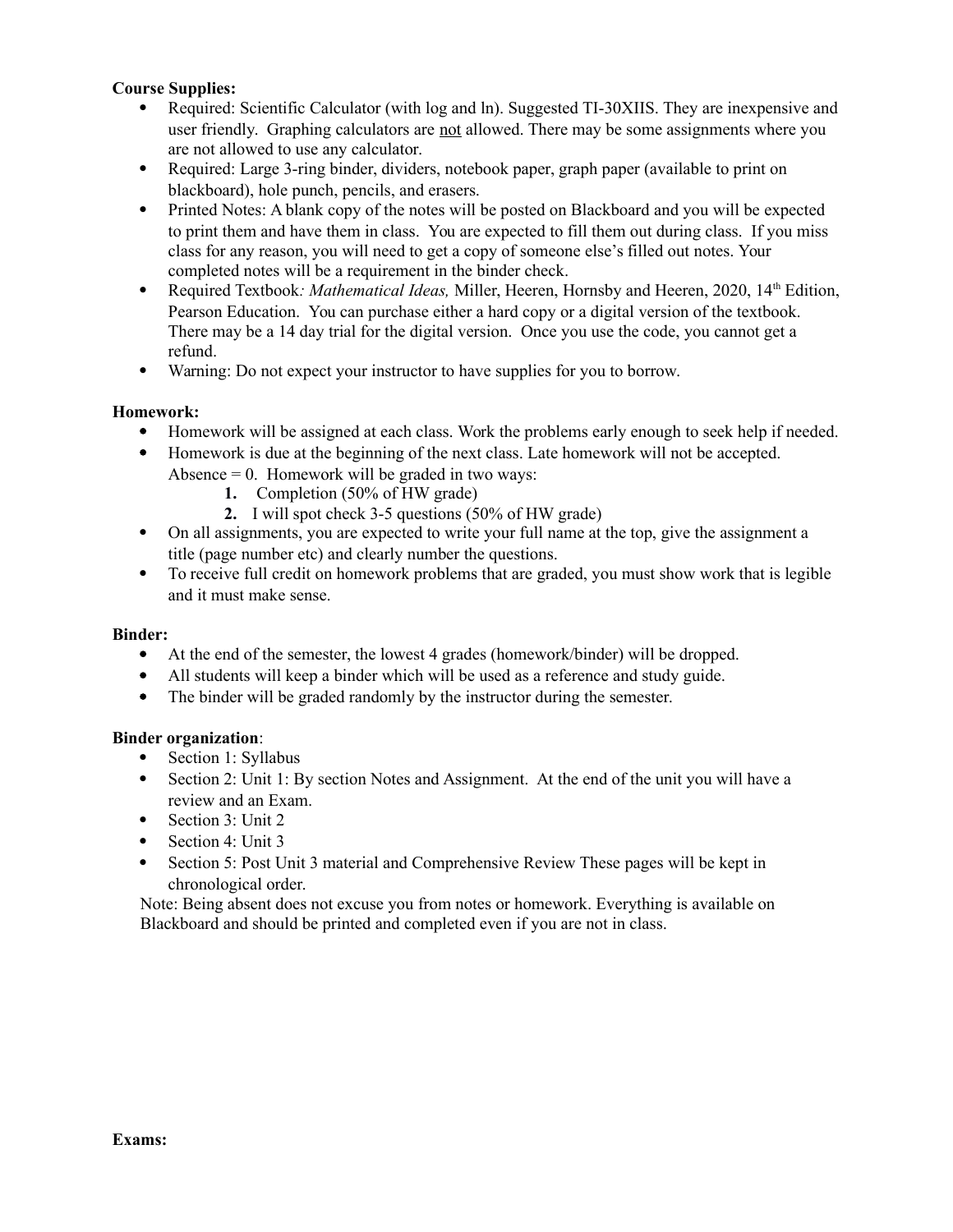- 3 Unit Exams
- Leaving the class during an exam is not permitted.
- The Final Exam is comprehensive.
- There are no exemptions for the final.
- If you are going to miss an exam contact your instructor immediately (preferably prior to the exam). Make up exams are very rare and only provided under extreme, documented circumstances.
- If your grade on your final exam is higher than one of the unit tests, I will replace that unit test grade with your final exam grade.
- All electronic communication devices (phones, smart watches etc) must be put away during exams. Failure to do so will result in a grade of zero on the exam.

### **Grading Formula:**

Enrollment in this course does not guarantee advancement to the next course level. The final responsibility for learning lies with the student. The final letter grade for this course will be based on the following:

- 3 Unit Tests 20% each ..........................................60%
- Homework/Binder...........................15%
- Final Exam....................................................25%

## **Final Grade Determination:** A 90-100 B 80-89 C 70-79 D 60-69 F 59 or below

**Attendance Policy:** Class attendance is expected, not optional. Class attendance may be taken at any time during the class period, so please do not be late or leave early. . Leaving early and/or being tardy will be considered ½ absence. You may be dropped from this course with a grade of X or F if you are absent four consecutive classes or if you exceed five absences (for any reason).

### **Classroom Etiquette:**

- Preparation for class (including homework) is to be completed before not during the lecture.
- Chronic tardiness is unacceptable. We will begin promptly at the scheduled time for the class. A tardy counts as half an absence.
- Students are expected to be respectful of their fellow classmates and maintain a classroom environment that is conducive to learning. Refrain from using offensive language, talking loudly or off-topic, working on outside assignments, or otherwise being disruptive in class.
- NO tobacco use of any form is allowed in the classroom.
- Discussion of course material among students is encouraged during class, but habitually disruptive students will be asked to leave.
- All electronic communication devices are to be silenced and put away during class unless you are specifically told otherwise by your instructor. You will be given one verbal warning, after which you will be asked to leave.
- If I have to ask you to leave class for any reason (class disruption, cell phone usage etc), you will receive a zero for the day's assignment.
- Food and/or drinks are NOT allowed in the classroom.
- All electronic communication with the instructor should take place via your SPC email account.

**Academic Honesty:** You are expected to uphold the ideas of academic honesty. All work that is graded must be your own. This policy applies to all work attempted in the course. If this policy is violated, the student will receive a zero for the assignment and will be dropped with an F. For more details on what is considered cheating, see the South Plains College catalog.

#### **Resources:**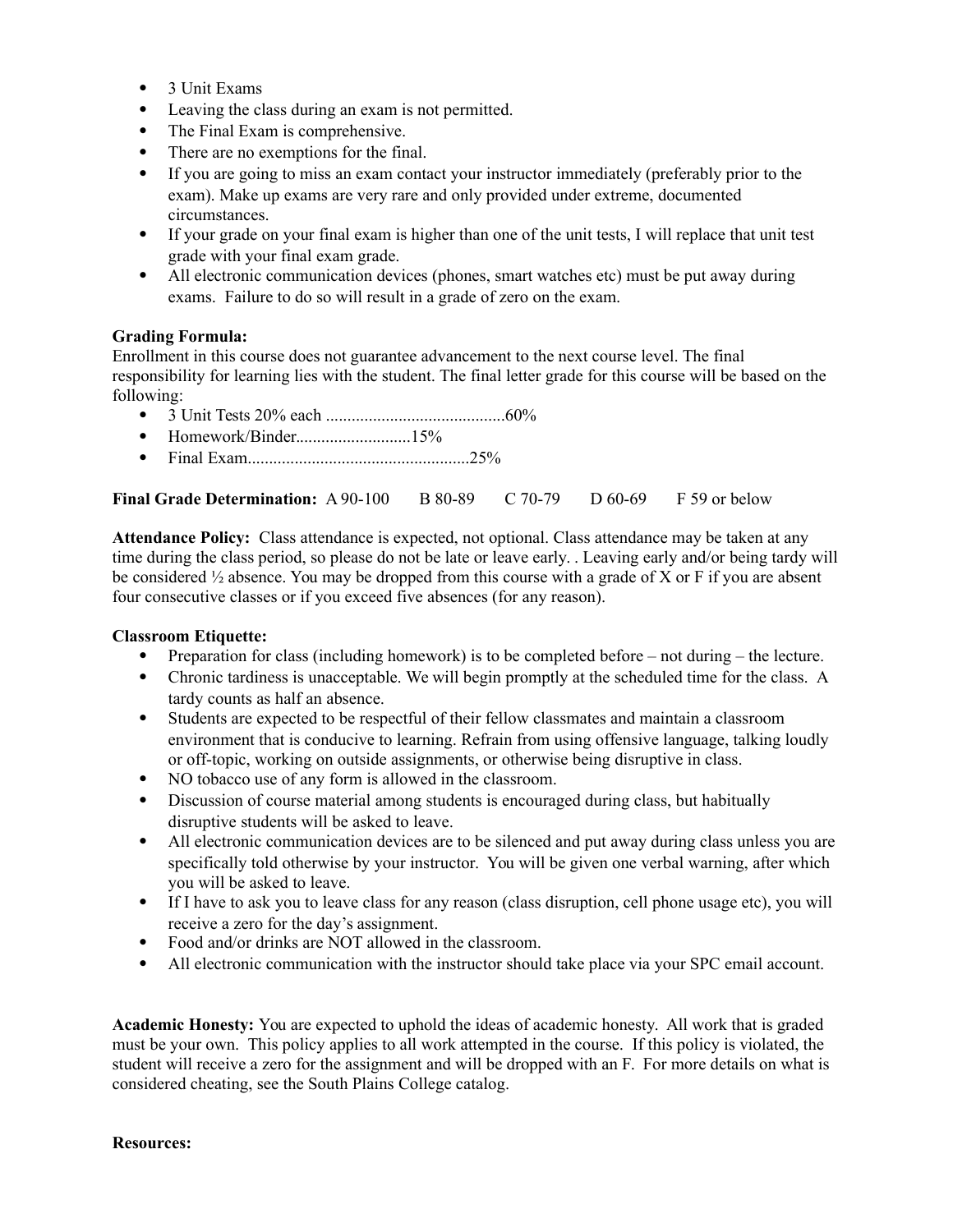- Blackboard! The course syllabus, calendar, gradebook, notes, and homework will be available on Blackboard. Be sure to check Blackboard regularly. There may also be times where I post videos that may supplement/reinforce what we have done in class.
- Free tutoring is available in M116 on the Levelland campus. You will need your student ID to check in for tutoring.
- I am available to help you! Feel free to come by during my office hours or email me at lchenault@southplainscollege.edu.
- Free tutorial videos are available at the following sites: http://patrickjmt.com/, http://www.mathtv.com/, and http://www.khanacademy.org/.

## **Succeeding in a Math Class:**

- Attend class every class period.
- Be mentally present! Take notes, pay attention and ask questions during class.
- Do all homework when it is assigned. Work on it early enough so that you can seek help if you need it.
- For every hour spent in class, you should expect to spend 2-3 hours outside of class working on this course. This includes time spent on homework and studying for quizzes and exams.
- Get to know at least one other person in class and exchange contact information. Study groups are encouraged.
- Get help as soon as you feel yourself falling behind! Don't wait!
- I have found that the best way for a student to study for a math exam is to practice working problems over and over.
- Everyone learns and studies differently. I encourage you to seek out and find what works best for you.

**Withdrawal Policy:** As required by Texas Education Code Section 51.907, all new students who enroll in a Texas public institution of higher education for the first time beginning with the 2007 fall semester and thereafter, are limited to six course drops throughout their entire undergraduate career. All course drops, including those initiated by students or faculty and any course a transfer student has dropped at another institution, automatically count toward the limit. After six grades of W are received, students must receive grades of A, B, C, D, or F in all courses. There are other exemptions from the six-drop limit and students should consult with a Counselor/Educational Planner before they drop courses to determine these exemptions. Students receiving financial aid must get in touch with the Financial Aid Office before withdrawing from a course. It is the student's responsibility to drop. Excessive absences (4 consecutive or 5 total) will result in an administrative withdrawal with a Grade of X or F. If you plan to withdraw, please consult with the instructor immediately. **Note: The last day to drop with a grade of W is Thursday, November 14, 2019.** 

**Equal Opportunity:** South Plains College strives to accommodate the individual needs of all students in order to enhance their opportunities for success in the context of a comprehensive community college setting. It is the policy of South Plains College to offer all educational and employment opportunities without regard to race, color, national origin, religion, gender, disability, or age.

**Disability Statement:** Students with disabilities, including but not limited to physical, psychiatric, or learning disabilities, who wish to request accommodations in this class should notify the Disability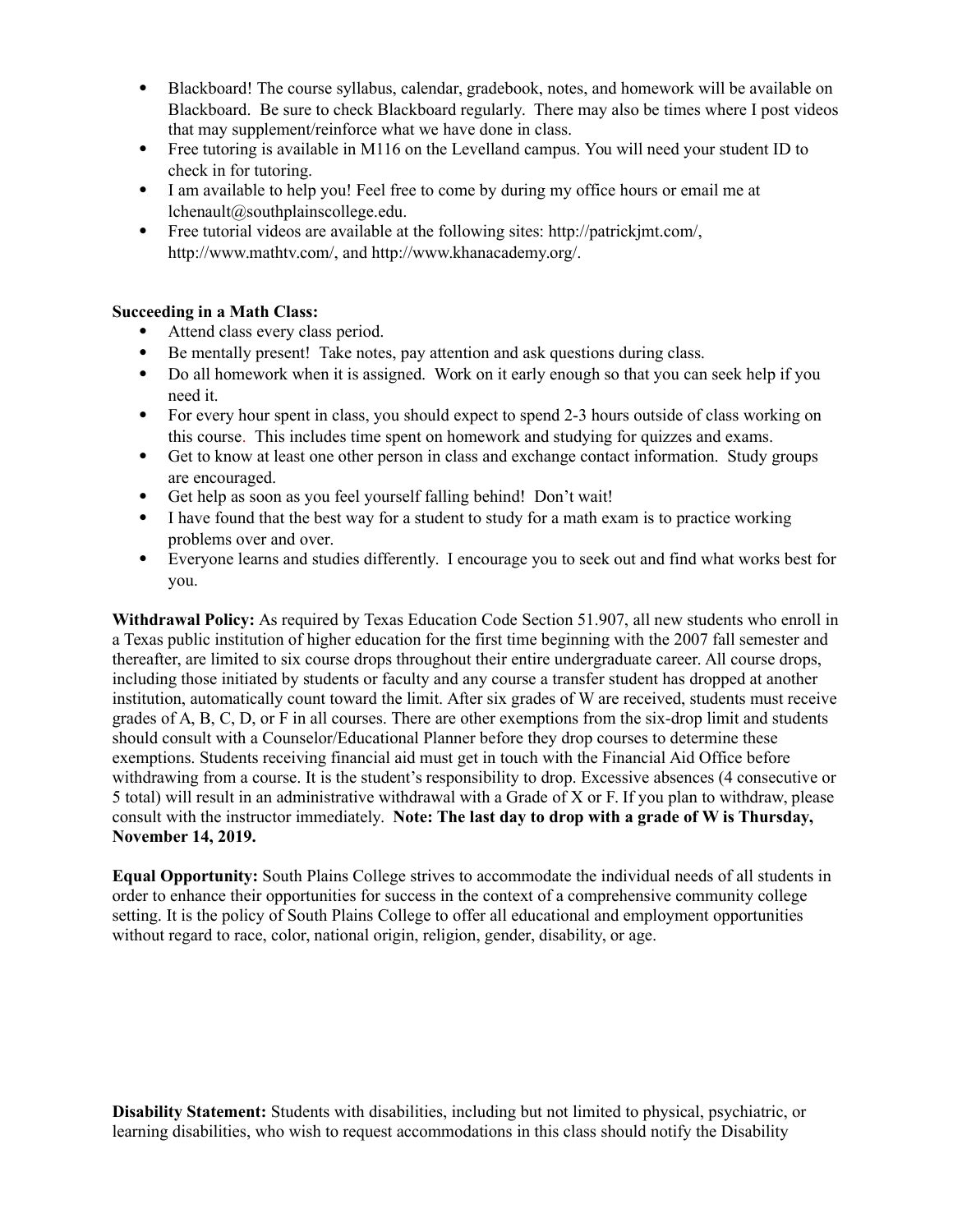Services Office early in the semester so that the appropriate arrangements may be made. In accordance with federal law, a student requesting accommodations must provide acceptable documentation of his/her disability to the Disability Services Office. For more information, call or visit the Disability Services Office at Levelland Student Health & Wellness Center 806- 716-2577, Reese Center (also covers ATC) Building 8: 806-716-4675, Plainview Center Main Office: 806-716- 4302 or 806-296-9611, or the Health and Wellness main number at 806-716-2529.

**Diversity Statement:** In this class, the teacher will establish and support an environment that values and nurtures individual and group differences and encourages engagement and interaction. Understanding and respecting multiple experiences and perspectives will serve to challenge and stimulate all of us to learn about others, about the larger world and about ourselves. By promoting diversity and intellectual exchange, we will not only mirror society as it is, but also model society as it should and can be (per the SPC faculty handbook).

**Sexual Misconduct Statement:** As a faculty member, I am deeply invested in the well-being of each student I teach. I am here to assist you with your work in this course. If you come to me with other noncourse-related concerns, I will do my best to help. It is important for you to know that all faculty members are mandated reporters of any incidents of sexual misconduct. That means that I cannot keep information about sexual misconduct confidential if you share that information with me. The Director of Health & Wellness, can advise you confidentially as can any counselor in the Health & Wellness Center. They can also help you access other resources on campus and in the local community. You can get more information at 716-2563 or go by the Health and Wellness Center. You can schedule an appointment with a counselor by calling 716-2529.

**Campus Concealed Carry:** - Texas Senate Bill - 11 (Government Code 411.2031, et al.) authorizes the carrying of a concealed handgun in South Plains College buildings only by persons who have been issued and are in possession of a Texas License to Carry a Handgun. Qualified law enforcement officers or those who are otherwise authorized to carry a concealed handgun in the State of Texas are also permitted to do so. Pursuant to Penal Code (PC) 46.035 and South Plains College policy, license holders may not carry a concealed handgun in restricted locations. For a list of locations, please refer to the SPC policy at: (http://www.southplainscollege.edu/human\_resources/policy\_procedure/hhc.php). Pursuant to PC 46.035, the open carrying of handguns is prohibited on all South Plains College campuses. Report violations to the College Police Department at 806-716-2396 or 9-1-1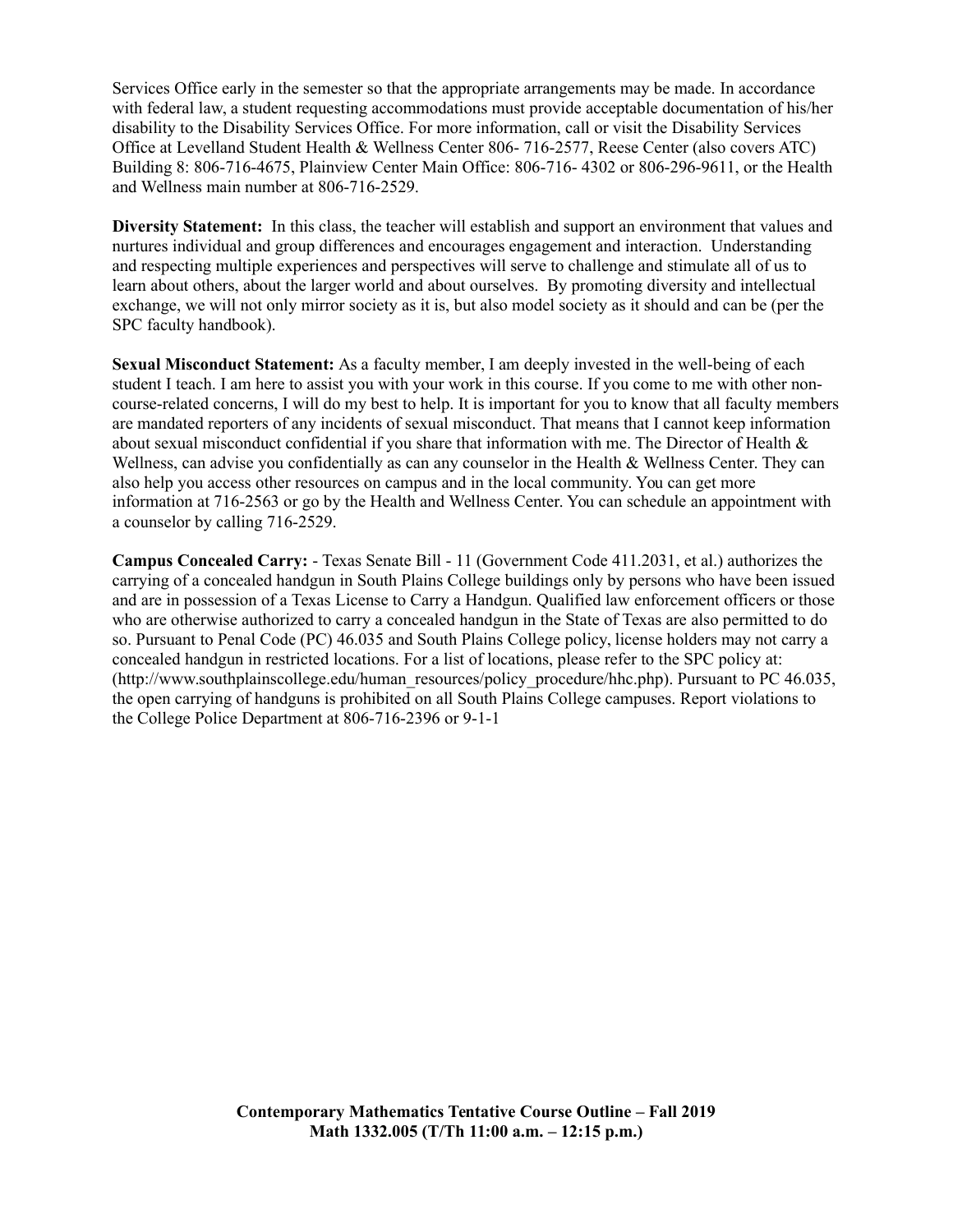| Week           | <b>Date</b>                      | Day          | Lesson/Assignment                                                |
|----------------|----------------------------------|--------------|------------------------------------------------------------------|
| 1              | Aug $27th$                       | Tues         | Syllabus Overview<br>٠                                           |
|                |                                  |              | 2.1 Symbols and Terminology<br>$\bullet$                         |
|                | Aug 29th                         | Thurs        | 2.2 Venn Diagrams and Subsets<br>$\bullet$                       |
|                |                                  |              | 2.3 Set Operations<br>$\bullet$                                  |
| $\overline{2}$ | Sept 3rd                         | Tues         | 2.4 Surveys and Cardinal Numbers<br>$\bullet$                    |
|                |                                  |              | 3.1 Statements and Quantifiers                                   |
|                | Sept $5^{\overline{th}}$         | Thurs        | 3.2 Truth Tables and Equivalent Statements<br>$\bullet$          |
|                |                                  |              | 3.3 The Conditional and Circuits<br>$\bullet$                    |
| $\overline{3}$ | Sept $10^{th}$                   | Tues         | 3.4 The Conditional and Related Statements<br>$\bullet$          |
|                |                                  |              | 3.6 Analyzing Arguments with Truth Tables<br>٠                   |
|                | Sept 12 <sup>th</sup>            | Thurs        | 6.3 Rational Numbers and Decimal Representation<br>$\bullet$     |
|                |                                  |              | U.S. and Metric Systems of Measurement                           |
| $\overline{4}$ | Sept 17th                        | Tues         | 6.4 Irrational Numbers and Decimal Representation<br>$\bullet$   |
|                |                                  |              | Review for Exam 1                                                |
|                | Sept 19th                        | Thurs        | Exam 1 (Chapters 2, 3, 6, and Measurement)                       |
| 5              | Sept $24^{\overline{\text{th}}}$ | Tues         | 7.2 Applications of Linear Equations                             |
|                |                                  |              | • 7.3 Ratio, Proportion, and Variation                           |
|                | Sept 26th                        | Thurs        | • 7.4 Linear Inequalities                                        |
|                |                                  |              | • 7.5 Properties of Exponents and Scientific Notation            |
| 6              | Oct 1st                          | Tues         | 7.6 Polynomials and Factoring<br>$\bullet$                       |
|                |                                  |              | 7.7 Quadratic Equations and Applications                         |
|                | Oct 3rd                          | Thurs        | 8.1 The Rectangular Coordinate System and Circles<br>$\bullet$   |
|                |                                  |              | 8.2 Line, Slope, and Average Rate of Change<br>$\bullet$         |
| $\tau$         | Oct 8 <sup>th</sup>              | Tues         | 8.3 Equations of Lines<br>$\bullet$                              |
|                |                                  |              | 8.4 Linear Functions, Graphs and Models                          |
|                | Oct 10 <sup>th</sup>             | <b>Thurs</b> | • 8.8 Applications of Linear Systems                             |
|                |                                  |              | • 9.2 Curves, Polygons, Circles, and Geometric Constructions     |
| 8              | Oct 15 <sup>th</sup>             | Tues         | • 9.3 The Geometry of Triangles: Congruence, Similarity, and the |
|                |                                  |              | Pythagorean Theorem                                              |
|                |                                  |              | • 9.4 Perimeter, Area, and Circumference                         |
|                | Oct 17th                         | Thurs        | • 9.5 Volume and Surface Area                                    |
|                |                                  |              | Review for Exam 2 (Chapters 7-9)                                 |
| 9              | Oct $22^{nd}$                    | Tues         | Exam 2 (Chapters 7-9)                                            |
|                | Oct 24 <sup>th</sup>             | Thurs        | 10.1 Counting by Systematic Listing<br>$\bullet$                 |
|                |                                  |              | 10.2 Using the Fundamental Counting Principle<br>$\bullet$       |
| 10             | Oct 29th                         | Tues         | • 10.3 Using Permutations and Combinations                       |
|                |                                  |              | • 10.5 Counting Problems Involving "Not" and "Or"                |
|                | Oct 31st                         | Thurs        | 11.1 Basic Concepts                                              |
|                |                                  |              | 11.2 Events Involving "Not" and "Or"                             |
| 11             | Nov $5th$                        | Tues         | • 11.3 Conditional Probability and Events Involving "And"        |
|                |                                  |              | • 11.5 Expected Value and Simulation                             |
|                | Nov $7th$                        | Thurs        | • 12.1 Visual Displays of Data                                   |
|                |                                  |              | • 12.2 Measures of Central Tendency                              |
| 12             | Nov $12^{th}$                    | Tues         | • 13.1 The Time Value of Money                                   |
|                |                                  |              | • 13.2 Consumer Credit                                           |
|                |                                  |              |                                                                  |
|                | Nov 14th                         | Thurs        | • 13.4 The Costs and Advantages of Home Ownership                |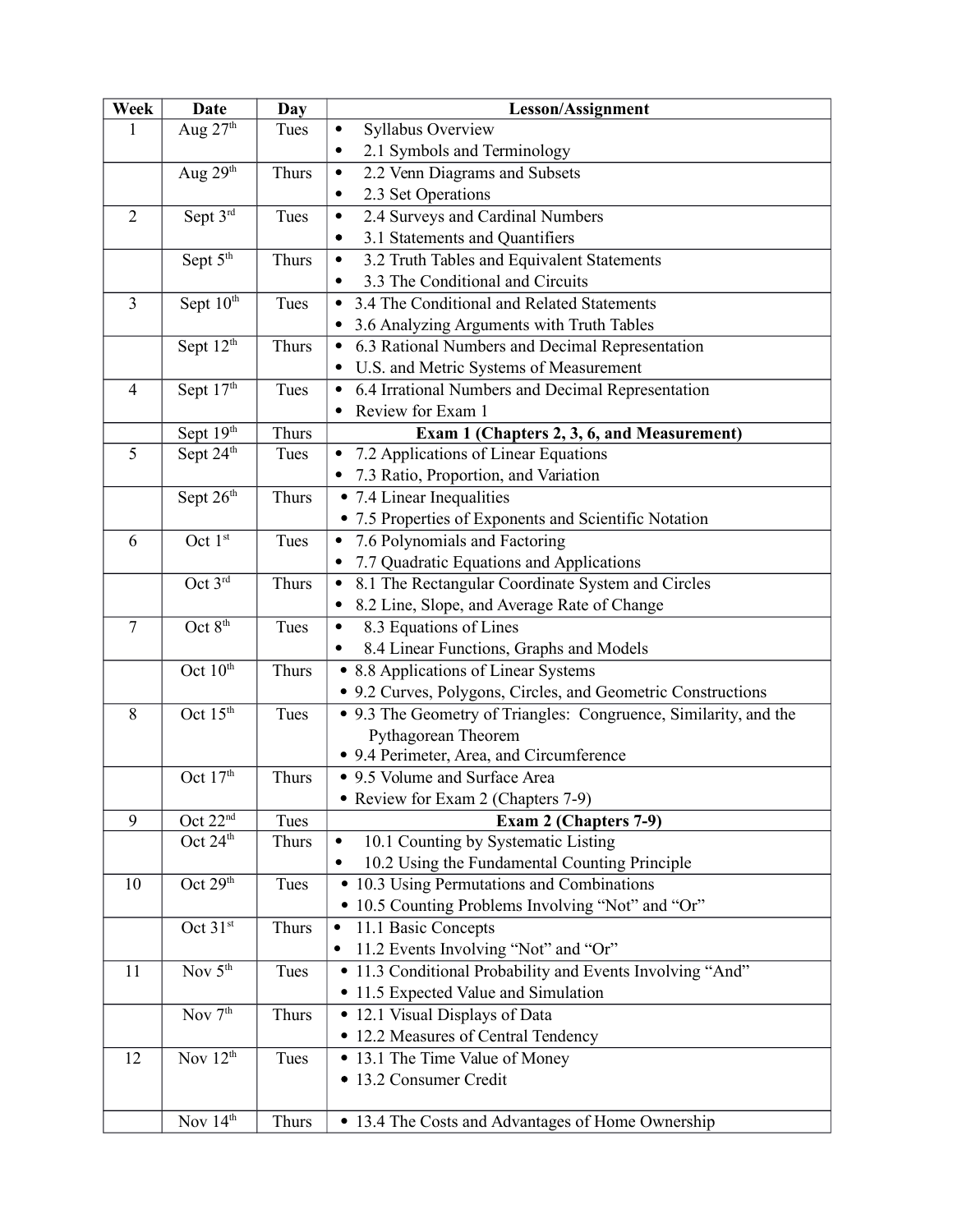|    |               |             | • 13.5 Financial Investments                     |
|----|---------------|-------------|--------------------------------------------------|
| 13 | Nov $19th$    | Tues        | • Review for Exam 3 (Chapters 10-13)             |
|    | Nov $21^{st}$ | Thurs       | Exam 3 (Chapters 10-13)                          |
| 14 | Nov $26th$    | Tues        | • 14.1* Angles and Their Measures                |
|    |               |             | • 14.2* Trigonometric Functions of Angles        |
|    |               |             | • 14.4* Right Triangles and Function Values      |
|    |               |             | *Note: Ch. 14 does not correspond to our book.   |
|    | Nov $28th$    | Thurs       | No Class - Thanksgiving Holiday                  |
| 15 | Dec $3^{rd}$  | <b>Tues</b> | • 14.5* Applications of Right Triangles          |
|    |               |             | 14.6* The Laws of Sines and Cosines              |
|    | Dec $5th$     | Thurs       | Review for Final Exam<br>$\bullet$               |
| 16 | Dec $10th$    | Tues        | Math 1332.005 Final Exam 10:15 a.m. - 12:15 p.m. |
|    |               |             |                                                  |
|    |               |             |                                                  |
|    |               |             |                                                  |

**Note:** This schedule is tentative and may be altered as deemed necessary by the instructor. If there are any changes, they will be announced **in class.**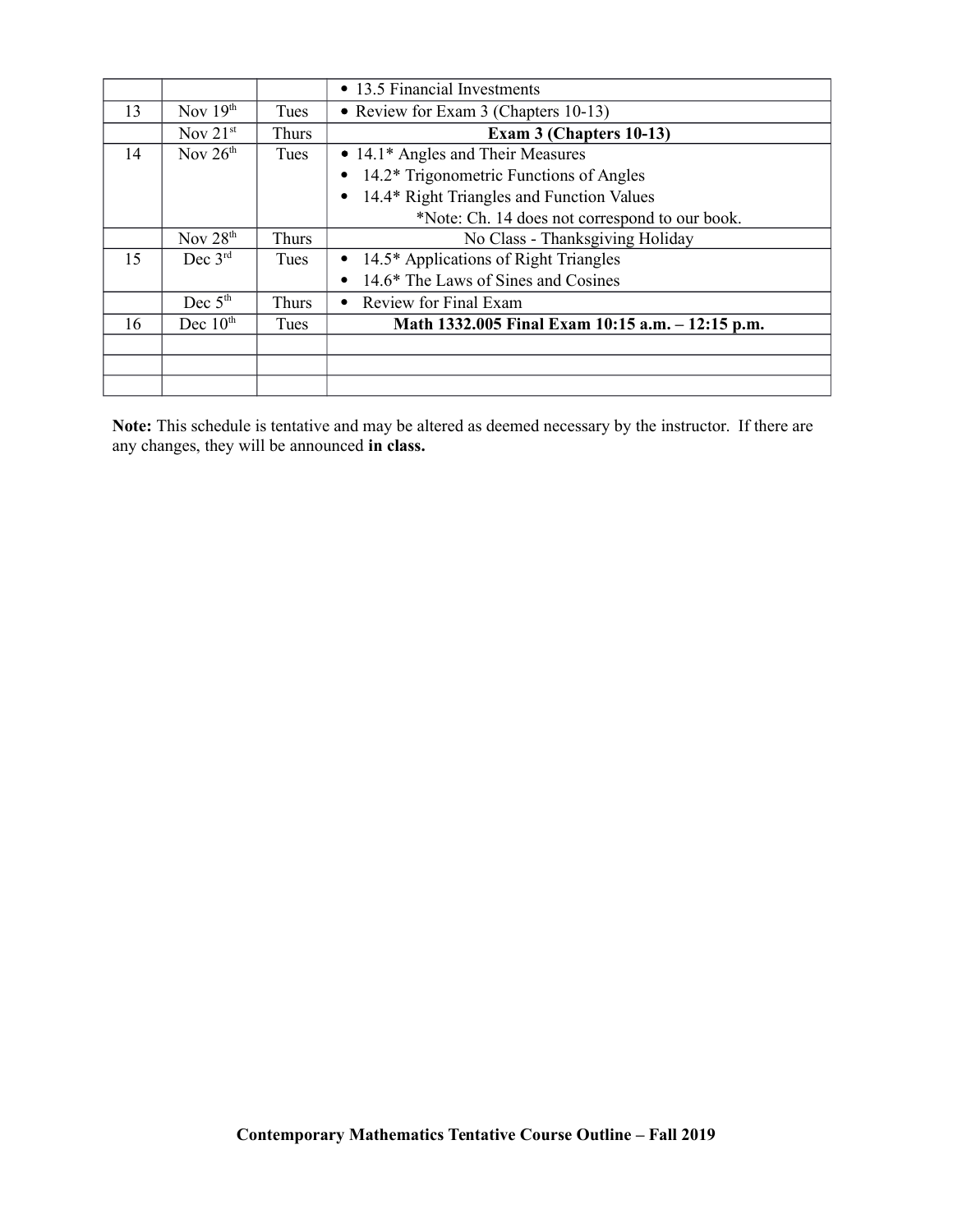# **Math 1332.006 (M/W 11:00 a.m. – 12:15 p.m.)**

| Week           | <b>Date</b>                     | Day | Lesson/Assignment                                                |
|----------------|---------------------------------|-----|------------------------------------------------------------------|
| 1              | Aug $26th$                      | Mon | Syllabus Overview<br>$\bullet$                                   |
|                |                                 |     | 2.1 Symbols and Terminology<br>$\bullet$                         |
|                | Aug $28th$                      | Wed | 2.2 Venn Diagrams and Subsets<br>$\bullet$                       |
|                |                                 |     | 2.3 Set Operations<br>$\bullet$                                  |
| $\overline{2}$ | Sept 2 <sup>nd</sup>            | Mon | No Class - Labor Day Holiday                                     |
|                | Sept $4^{\overline{\text{th}}}$ | Wed | 2.4 Surveys and Cardinal Numbers<br>$\bullet$                    |
|                |                                 |     | 3.1 Statements and Quantifiers<br>٠                              |
| $\overline{3}$ | Sept 9th                        | Mon | 3.2 Truth Tables and Equivalent Statements<br>$\bullet$          |
|                |                                 |     | 3.3 The Conditional and Circuits<br>$\bullet$                    |
|                | Sept 11 <sup>th</sup>           | Wed | 3.4 The Conditional and Related Statements<br>$\bullet$          |
|                |                                 |     | • 3.6 Analyzing Arguments with Truth Tables                      |
| $\overline{4}$ | Sept 16 <sup>th</sup>           | Mon | 6.3 Rational Numbers and Decimal Representation<br>$\bullet$     |
|                |                                 |     | U.S. and Metric Systems of Measurement<br>$\bullet$              |
|                | Sept 18th                       | Wed | 6.4 Irrational Numbers and Decimal Representation<br>$\bullet$   |
|                |                                 |     | Review for Exam 1<br>$\bullet$                                   |
| 5              | Sept 23rd                       | Mon | Exam 1 (Chapters 2, 3, 6, and Measurement)                       |
|                | Sept 25 <sup>th</sup>           | Wed | 7.2 Applications of Linear Equations<br>$\bullet$                |
|                |                                 |     | • 7.3 Ratio, Proportion, and Variation                           |
| 6              | Sept $30^{\overline{th}}$       | Mon | • 7.4 Linear Inequalities                                        |
|                |                                 |     | • 7.5 Properties of Exponents and Scientific Notation            |
|                | Oct 2 <sup>nd</sup>             | Wed | 7.6 Polynomials and Factoring<br>$\bullet$                       |
|                |                                 |     | 7.7 Quadratic Equations and Applications<br>$\bullet$            |
| $\overline{7}$ | Oct 7 <sup>th</sup>             | Mon | 8.1 The Rectangular Coordinate System and Circles<br>$\bullet$   |
|                |                                 |     | 8.2 Line, Slope, and Average Rate of Change<br>٠                 |
|                | Oct 9 <sup>th</sup>             | Wed | 8.3 Equations of Lines<br>$\bullet$                              |
|                |                                 |     | 8.4 Linear Functions, Graphs and Models<br>٠                     |
| 8              | Oct 14th                        | Mon | • 8.8 Applications of Linear Systems                             |
|                |                                 |     | • 9.2 Curves, Polygons, Circles, and Geometric Constructions     |
|                | Oct 16 <sup>th</sup>            | Wed | • 9.3 The Geometry of Triangles: Congruence, Similarity, and the |
|                |                                 |     | Pythagorean Theorem                                              |
|                |                                 |     | • 9.4 Perimeter, Area, and Circumference                         |
| 9              | Oct 21st                        | Mon | • 9.5 Volume and Surface Area                                    |
|                |                                 |     | • Review for Exam 2 (Chapters 7-9)                               |
|                | Oct 23rd                        | Wed | Exam 2 (Chapters 7-9)                                            |
| 10             | Oct 28 <sup>th</sup>            | Mon | 10.1 Counting by Systematic Listing<br>٠                         |
|                |                                 |     | 10.2 Using the Fundamental Counting Principle<br>$\bullet$       |
|                | Oct 30 <sup>th</sup>            | Wed | • 10.3 Using Permutations and Combinations                       |
|                |                                 |     | • 10.5 Counting Problems Involving "Not" and "Or"                |
| 11             | Nov $4th$                       | Mon | 11.1 Basic Concepts<br>$\bullet$                                 |
|                |                                 |     | 11.2 Events Involving "Not" and "Or"<br>٠                        |
|                | Nov $6^{th}$                    | Wed | • 11.3 Conditional Probability and Events Involving "And"        |
|                |                                 |     | • 11.5 Expected Value and Simulation                             |
| 12             | Nov $11th$                      | Mon | • 12.1 Visual Displays of Data                                   |
|                |                                 |     | • 12.2 Measures of Central Tendency                              |
|                |                                 |     |                                                                  |
|                | Nov $13th$                      | Wed | • 13.1 The Time Value of Money                                   |